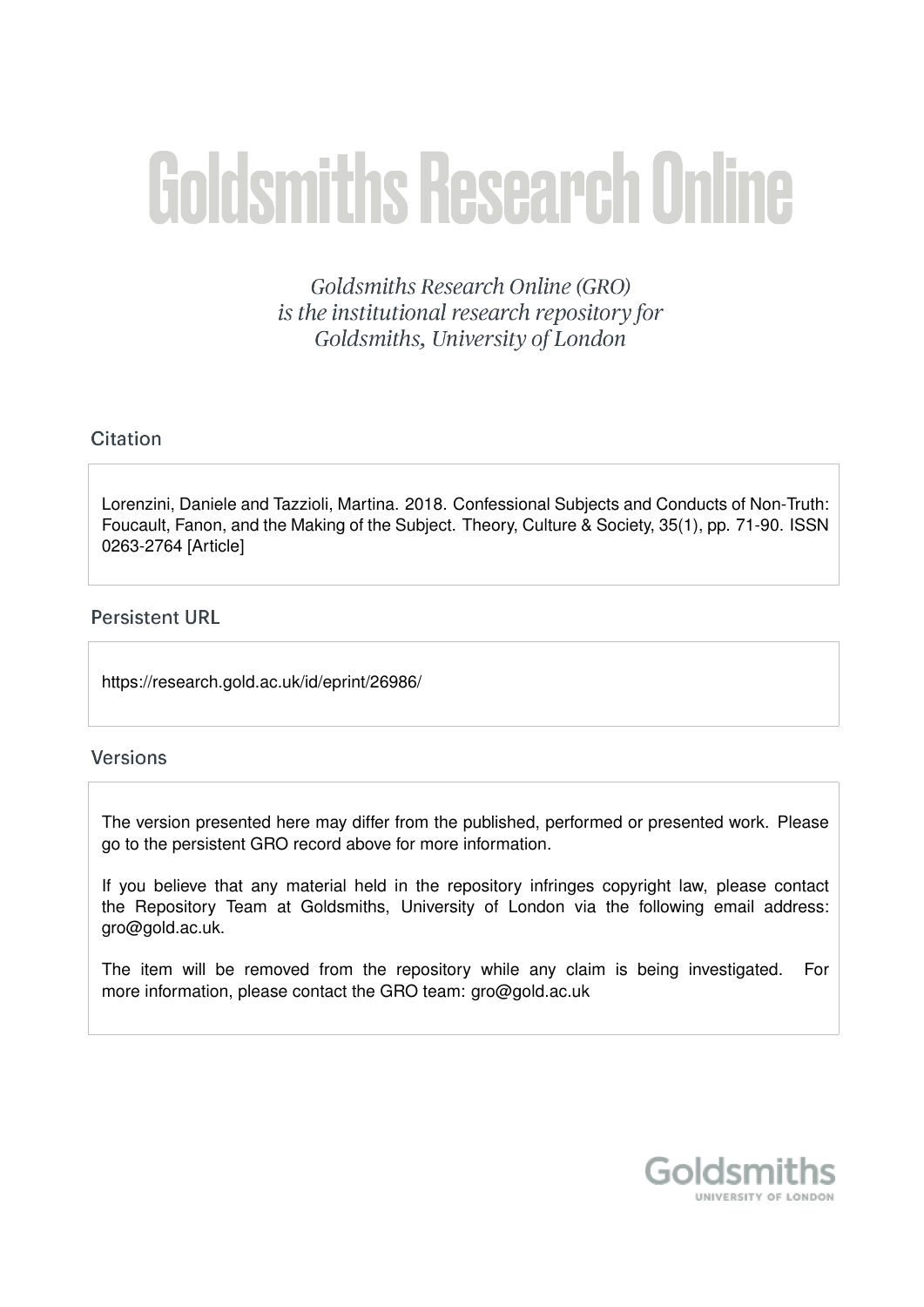# **Confessional Subjects and Conducts of Non-Truth**

#### **Foucault, Fanon, and the Making of the Subject**

Daniele Lorenzini and Martina Tazzioli

#### *Introduction*

The aim of this article is to put Michel Foucault and Frantz Fanon into dialogue in order to explore the relationships between the constitution of subjects and the production of truth in modern Western societies as well as in colonial spaces. Such a 'dialogue at a distance', which only Matthieu Renault has tried to reconstruct so far (Renault, 2015), never really happened, and the relationship between Foucault and Fanon can be described as a missed encounter<sup>1</sup>.

In this article we argue, firstly, that especially in his works of the late 1970s and early 1980s Foucault elaborated a series of historical and philosophical analyses which turn out to be extremely valuable if we want to question the political and ethical consequences of the injunction for the subject to tell the truth about himself or herself as it developed since the fourth-fifth century A.D. However, as it has often been noticed, Foucault almost exclusively focused his attention on Western societies. This is why we suggest, secondly, taking into account Fanon's work in order to explore the main features of this articulation between subjectivity and truth in the colonial context. As we show, indeed, the injunction for the subject to tell the truth about himself or herself is differently shaped in the space of the colony described by Fanon and in the modern Western societies addressed by Foucault, and it is crucial to highlight such a difference if we want to put to work Foucault's conceptual tools also in non-Western contexts—or, more broadly, in our postcolonial present and in the complex dynamics which takes place in 'border spaces', whose political significance is so patent nowadays. In particular, we have in mind the 'contested politics of mobility' (Squire, 2015) which affects asylum seekers across the world and the 'political technologies'—to use a Foucaultian terminology—deployed for governing the conducts and movements of wouldbe refugees. Indeed, migrants claiming asylum are subjected to a series of racializing procedures that label, partition and classify individuals, dividing them between 'bogus refugees' and 'persons in real need of protection'. Moreover, the question of (the production of) truth is at the core of the mechanisms of subjection and subjectivation which are at stake in the processing of asylum claims. Asylum seekers are usually seen as *suspect subjects* who have to demonstrate that they really are in need of protection; yet, at the same time, they are considered as subjects incapable of telling the truth (Fassin, 2013; Tazzioli, 2015).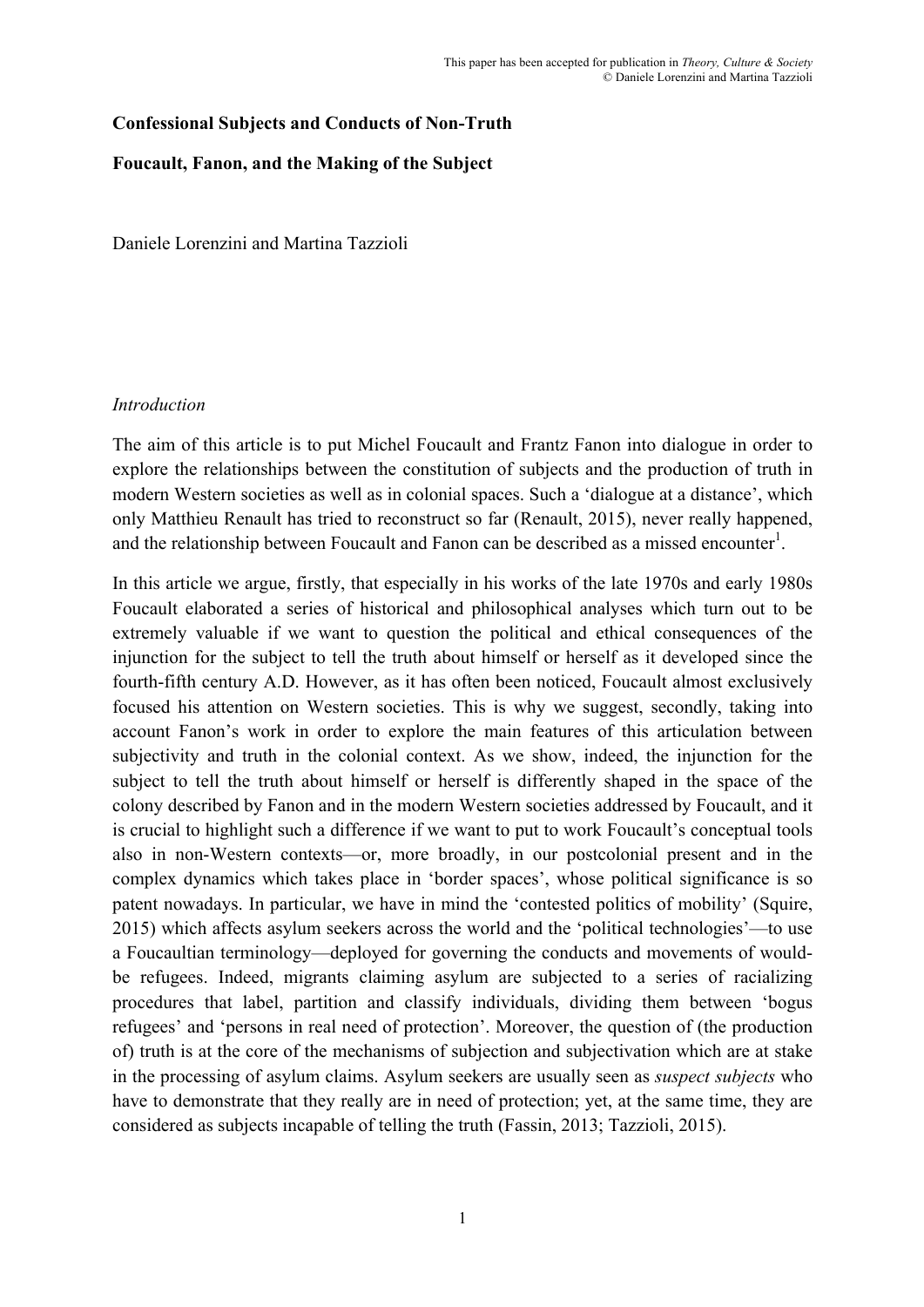Notwithstanding the differences that exist in Foucault and Fanon's ways of describing the relationships between the constitution of subjectivity and the production of discourses of truth in Western societies and in the colonial space, we argue, thirdly, that a common ground between these two authors is to be found in their willingness to attribute a critical political value to the processes of 'subjectivation', which constitute—in both Foucault and Fanon's perspectives—the very core of the practices of freedom that subjugated subjects can enact in order to resist and contest the mechanisms of power trying to impose on them a certain identity as well as a definite conduct. This is why Foucault and Fanon's works are still crucial in order to understand and question several contemporary political practices.

# *Foucault and the Genealogy of the (Western) Subject as a Confessing Animal*

In the inaugural conference of his 1981 Louvain's series of lectures *Wrong-Doing, Truth-Telling*, Foucault refers to the famous scene in which the French psychiatrist François Leuret forces—through repeated freezing showers—one of his patients to confess his own mental illness, and thus cures him (Foucault, 2014a: 11-12). Even if 'to make someone suffering from mental illness recognize that he is mad is a very ancient procedure', based on the idea of the incompatibility between madness and recognition of madness (Foucault, 2015: 19-20), Foucault rightly notes that something strange is happening here, since in the mid-eighteenth century the treatment of madness already tried to organize 'along the same lines as medical practice', that is, to obey the dominant model of pathological anatomy: the new *truth-therapy*, in order to discover the truth of the illness, required the doctor to observe the symptoms of the body rather than to listen to the discourse of the patient. Therefore, according to Foucault, what it is possible to detect behind this scene is the transposition, within psychiatric therapy, of a very old religious and judicial procedure, namely this 'long history of avowal', these 'long-held beliefs in the powers and the effects of "truth-telling" in general and, in particular, of "truth-telling about oneself"' (Foucault, 2014a: 13-14).

Foucault's analyses of the practice of confession are mostly *historical*<sup>2</sup>: from this point of view, his objective—from his 1974-1975 series of lectures at the Collège de France, where he retraces the history of the confession of sexuality from early Christianity to the eighteenth century (Foucault, 2003: 170-94), to the last lecture of *The Courage of Truth*, where he takes into account the evolution of the ancient notion of *parrēsia* in early Christianity (Foucault, 2011: 316-38)—is to outline a genealogy of confession in order to study the complex set of relations between subjectivity, discourse, truth, and coercion in Western societies and to question the postulate according to which, for one's own salvation (or in order to be healed), one needs at some point to tell the truth about oneself to someone else. As Foucault puts it in the first volume of his *History of Sexuality*, confession in Western societies has long been and still is 'one of the main rituals we rely on for the production of truth', and from its original religious and judicial framework it has spread its effects far and wide—in medicine, education, family and love relations, and in general in almost every circumstance of our everyday life. This is why Foucault claims that 'Western man has become a confessing animal' (Foucault, 1978: 58-9).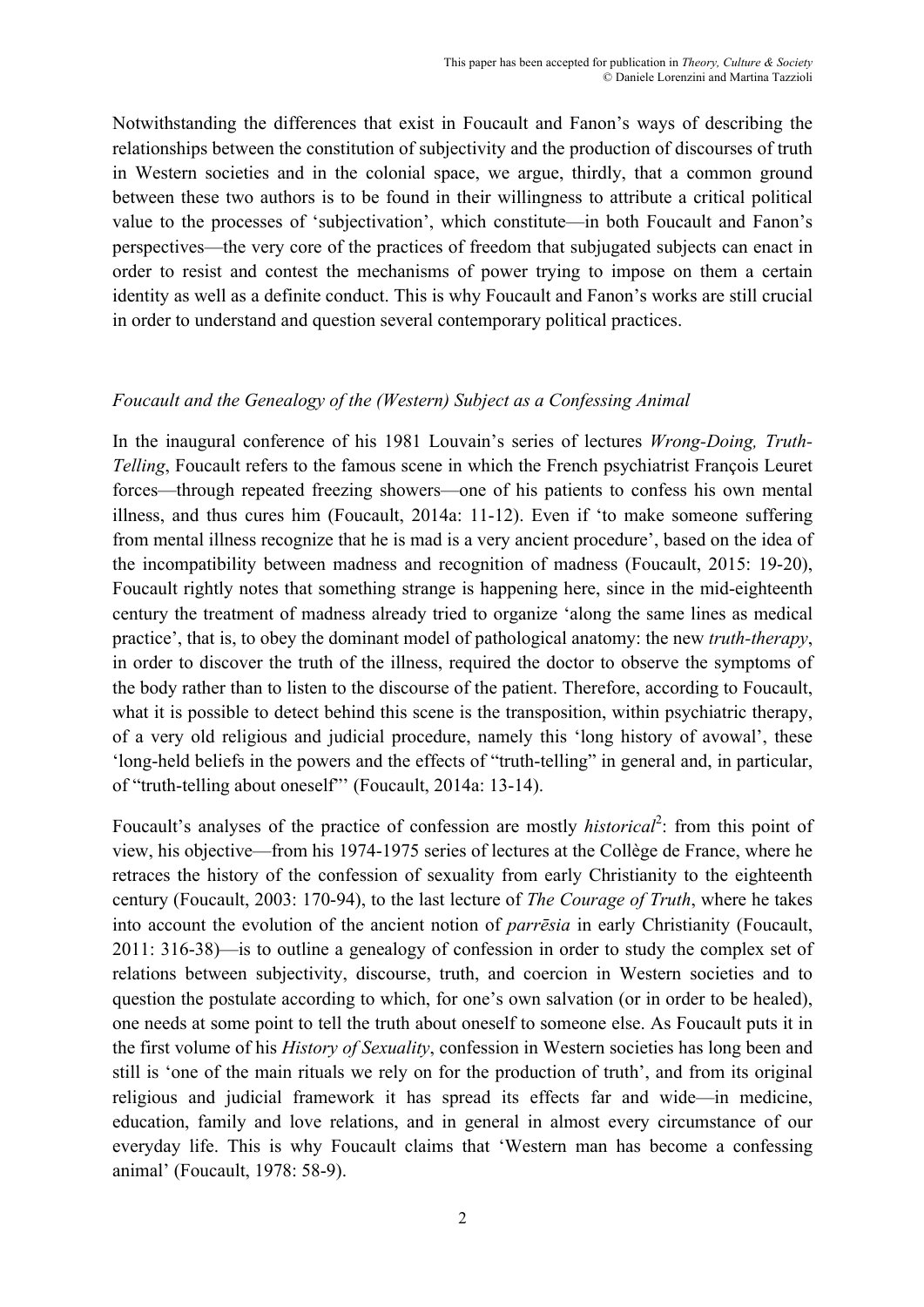However, we should be careful here and avoid the idea that confession is just a technique *imposed* on individuals *from the outside* and whose effects are limited to the production of a certain discourse of truth about a *fixed* and *pre-existing* subject. Confession is of course, according to Foucault, a technique of power and, potentially, of domination, but, on the one hand, 'in the strictest sense, an avowal is necessarily free', since confession is a 'engagement': 'In an avowal, he who speaks obligates himself to being what he says he is. He obligates himself to being the one who did such and such a thing, who feels such and such a sentiment; and he obligates himself because it is true' (Foucault, 2014a: 16). This means that, on the other hand, confession is inscribed 'at the heart of the procedure of individualization by power' (Foucault, 1978: 58-9) precisely because, through it, the individual is *constituted* as a subject who bonds himself or herself to the truth he or she verbalizes. Therefore, if one gets rid of the injunction to confess and of the mechanisms of power linked to it, one does not finally *free* one's own true 'self' or 'nature', since there is no such a thing according to Foucault; but what one could do, is to make space for a possible creation of an *other* self, of a *different* form of subjectivity—we will come back to this later.

Foucault's genealogy of confession in Western societies is thus essentially tied to his longterm project of a genealogy of the modern (Western) subject (Foucault, 2015: 21), that is, of the ways in which the latter has been constituted through a series of injunctions among which the most fundamental is the injunction to produce a true discourse about himself or herself:

[H]ow is it that, in our type of society, power cannot be exercised without truth having to manifest itself, and manifest itself in the form of subjectivity […]? […] Why, in what form, in a society like ours, is there such a deep bond between the exercise of power and the obligation for individuals to become themselves essential actors in the procedures of manifestation of the truth […] needed by power? What is the relationship between the fact of being subject in a relation of power and a subject through which, for which, and regarding which the truth is manifested? (Foucault, 2014b: 75, 80-1)

After posing these questions, in his 1979-1980 series of lectures at the Collège de France Foucault elaborates on the notion of 'regime of truth', that he introduced for the first time a few years before in *Discipline and Punish* (Foucault, 1977: 23). Through this notion he wishes to stress the necessary co-implication, in Western societies, of the exercise of power in the form of the government of individuals, on the one hand, and the 'truth acts' that these individuals are required to perform, on the other. It is precisely this co-implication—the fact that power requires individuals to say not only 'here I am, me who obeys', but also 'this is what I am, me who obeys'—that defines our regime of truth, that is, a regime of truth essentially 'indexed to subjectivity' (Foucault, 2014b: 82). Besides, through the notion of regime of truth, defined as 'that which determines the obligations of individuals with regard to procedures of manifestation of truth' (93), Foucault aims to stress even more clearly that the production by an individual of a certain true discourse about himself or herself confession being of course the most relevant example of such a discourse—is at the same time a way for the individual to constitute himself or herself as a specific subject (a subject tied to the truth he or she verbalizes). In other words, the *acceptance* by an individual of a given regime of truth always implies a specific process of constitution of subjectivity (Lorenzini, 2013); in the case of confession, such a process takes place 'within a power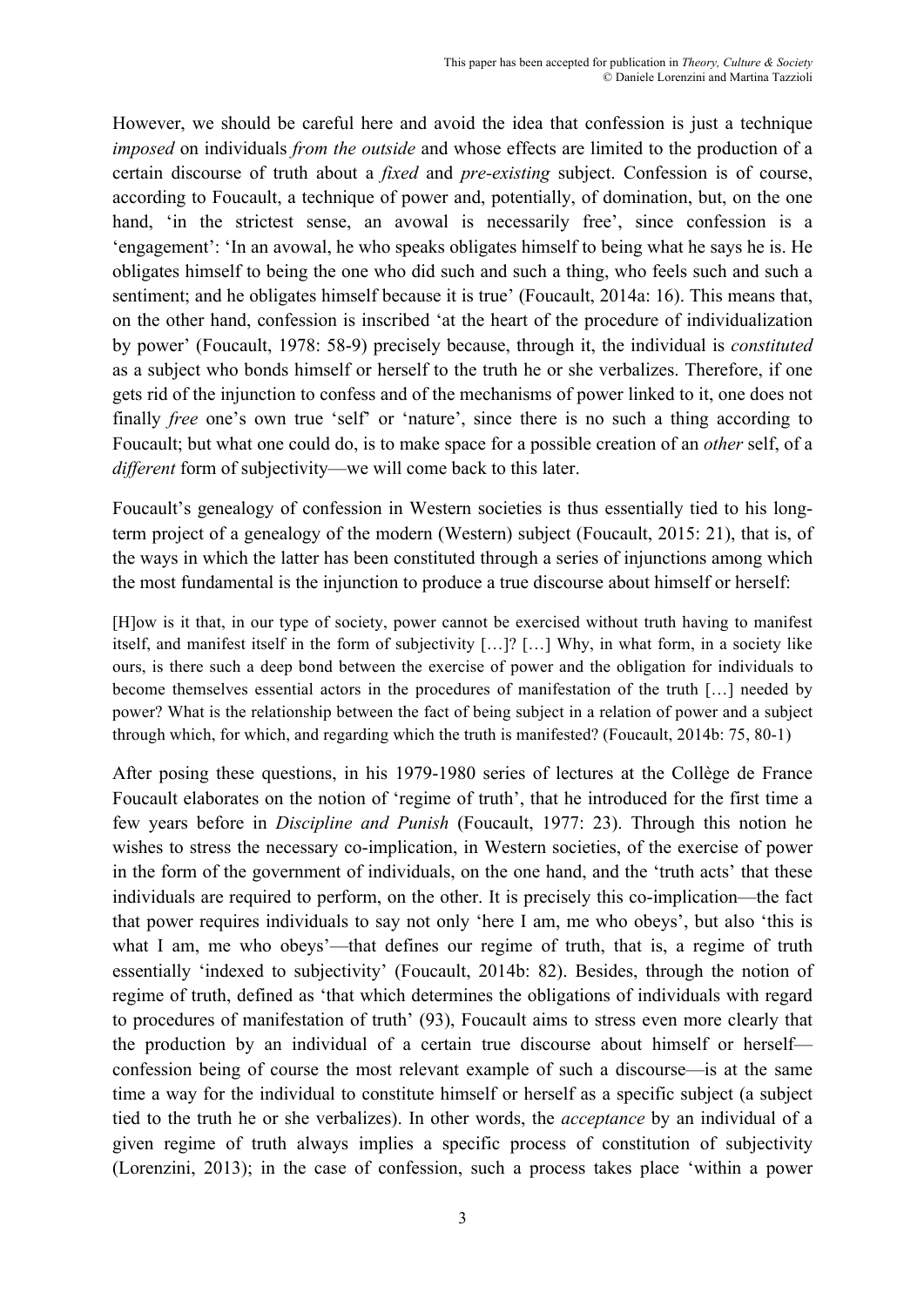relation', and confession enables the exercise of that power relation over the one who confesses (Foucault, 2014a: 17).

It is worth noticing, however, that this process can take different forms. It takes the form of a 'subjection' (*assujettissement*) when the individual is required to tell the truth about himself or herself in order for a certain mechanism of power to govern him or her (as in the example of Leuret). But it can also take the form of an 'objectivation' (*objectivation*), when the truth of the individual is *extracted* from him or her through a clinical examination, without the necessity for the individual to speak, or better thanks to a 'clinical codification of the inducement to speak' that combines techniques as interrogation, questionnaire, and hypnosis in order to reinscribe the procedure of confession 'in a field of scientifically acceptable observations' (Foucault, 1978: 65). Confession has here a completely different meaning, since the discourse produced by the individual no longer has to tell the truth about himself or herself: instead, it forms a series of confused raw data that his or her interlocutor, i.e. the doctor, has to interpret in order to extract the truth about his or her illness (66-7). Foucault, in the first volume of his *History of Sexuality*, evokes only in passing this difference, which constitutes at the same time a relevant evolution in the practices of confession—a way for confession 'to function within the norms of scientific regularity' (65)—not so much because he underestimates its importance or wishes to deny the fact that the 'confessional subjects' of today have very little in common with those of the past (Taylor, 2009), but rather because he wants to stress that both subjection *and* objectivation imply effects of power and domination (Lorenzini, 2012: 399-400).

There is, however, a third form that can be taken by the processes of constitution of subjectivity. Foucault begins exploring it in his 1977-1978 series of lectures at the Collège de France—where he introduces the notion of 'counter-conduct' (Foucault, 2009: 201)—and puts it at the heart of his works of the 1980s, where, in order to refer to more autonomous ways of constituting oneself as a subject through a certain set of practices or techniques of the self, he speaks of 'subjectivation' (*subjectivation*) (Davidson, 2006). As in the case of counter-conduct, whose objective is to contest a given governmental mechanism of power trying to impose a specific form of conduct and to conduct oneself differently (*autrement*) (Davidson, 2011), subjectivation involves two moments: a first, *reactive* moment, which can be called a moment of 'de-subjection' (*désassujettissement*) or 'de-objectivation' (*désobjectivation*), and which consists in resisting and trying to get rid of the mechanisms of power that govern the individual within a certain regime of truth; and a second, *creative* moment, which is strictly speaking the moment of subjectivation, that is, of the (relatively) autonomous invention of a different form of subjectivity, entailing at the same time a series of 'practices of freedom' and the inauguration of new ways of life (Foucault 1997: 282-83). It is, for Foucault, a matter of opening up 'the possibility of no longer being, doing, or thinking what we are, do, or think', thus 'seeking to give new impetus, as far and wide as possible, to the undetermined work of freedom' (Foucault, 1984a: 46)—a work which is 'undetermined' precisely because, according to Foucault, freedom is not a metaphysical concept, but rather an always embodied, specific, and strategic *practice*.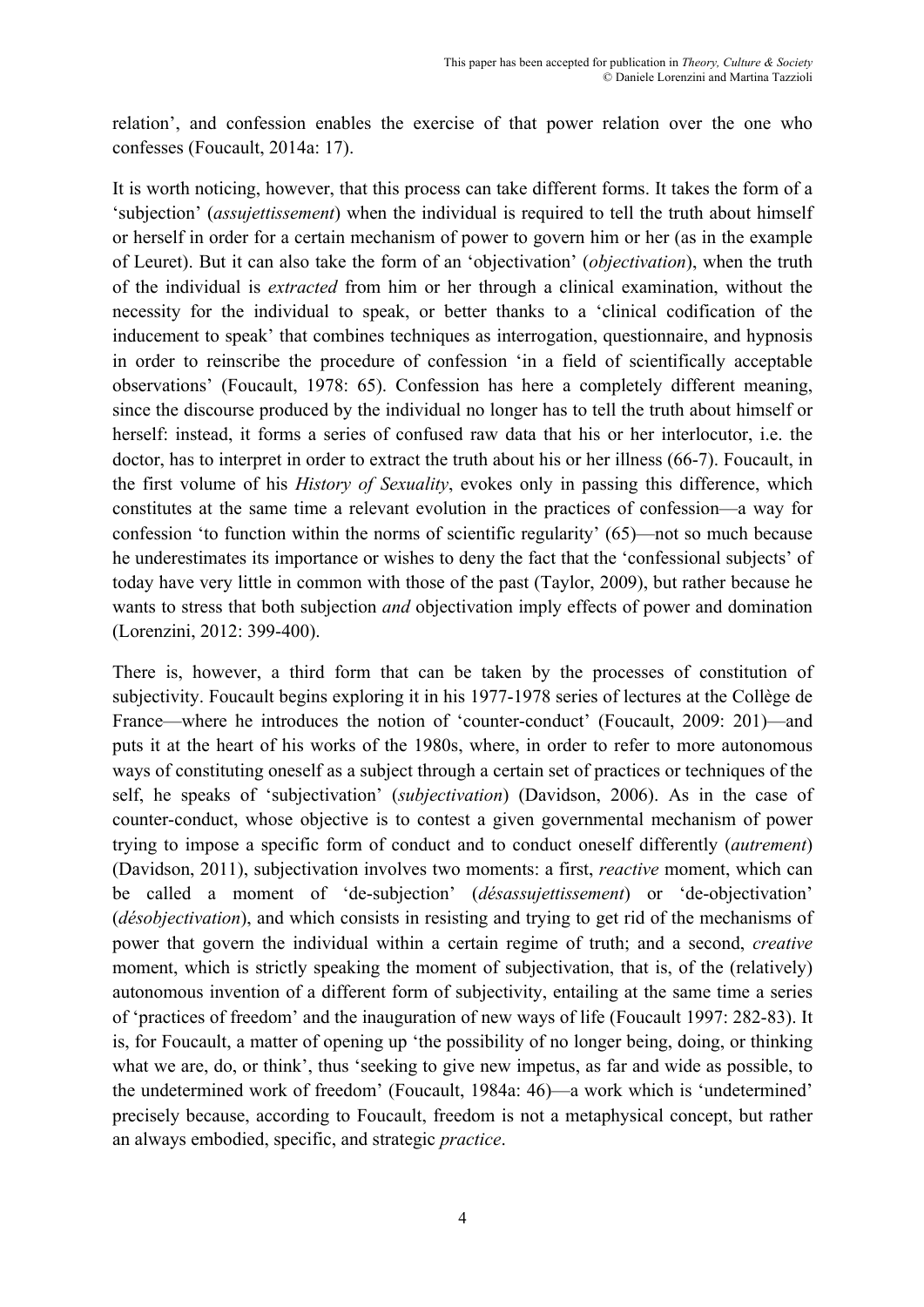But how is this relationship between the constitution of subjectivity and the production of truth articulated in the space of the colony? Our argument is that Fanon's account of the peculiar mechanisms of subjection, objectivation, and subjectivation at play in the colony can be fruitfully put into dialogue with Foucault's analyses in order to grasp the heterogeneous ways in which subjects are constituted in our 'colonial present' (Gregory,  $2004$ )<sup>3</sup>.

# *Fanon and the Interpellation-Gaze of the Colonizer*

In order to speak about the production of truth and the relationships between discourses of truth and processes of constitution of subjectivity in the colonial space, we should start from a negation: the colonized subject is a subject *incapable of truth*. This is the main lesson that can be drawn from Fanon's writings on two French colonies, Martinique and Algeria. The colonized is a subject who is eminently said, labelled, and interpellated (Macherey, 2014)— 'the Negro is comparison' (Fanon, 2008: 163). At the same time, the colonized is the one who constantly tries to escape any definition, any fixation imposed by the categories and the languages of the colonizer. Therefore, to analyse the regime of truth that is at stake in the mechanisms of power/knowledge within the colonial space, we have to *reverse* the injunction for the subject to tell the truth about himself or herself that Foucault talks about and start from the *impossibility of truth* which characterizes the conduct of the colonized. This fundamental detachment from the truth—or, more precisely, from the discourse of truth produced by the individual—is in fact played on both sides, that is, by the colonial regime of knowledge as well as by the colonized himself or herself. On the one hand, the Algerian who is accused of a crime refuses to authenticate the social contract through a confession (Fanon, 2011b: 126); on the other, within the colonial space, the conditions for the colonized to produce a confessional discourse of truth are missing, due to the lack of mutual recognition between subjects that only makes an act of confession acceptable by the community. Therefore, the radical asymmetry in power relations within the colony results in a constitutive mismatch at the level of the effects of discourses: the colonized subject answers to the doctor's questions with a non-answer, that is, by refusing to assume and confirm the diagnosis and the discourse of the doctor, and simultaneously through a series of acts aiming at dodging and subtracting from the diagnostic gaze; in turn, his or her 'conducts of confession' are disqualified from the beginning as 'inconsistent', 'untruthful', and 'incoherent' (Fanon, 2011b).

On which points, then, is it possible to centre a productive confrontation between Foucault and Fanon about the relationships between discourses of truth and the making of subjects taking into account the twofold meaning of 'subject' as *being subject to* and *being subject of*? We suggest two angles from which to scrutinize the regime of truth that, according to Fanon, is at stake in the colonial space, and to read Foucault against it. Indeed, it is around these two points that the differences between Foucault and Fanon concerning the function of discourses of truth in the mechanisms of power/knowledge are most evident but also most fruitful. The first one centres on the series *gaze*-*interpellation*-*recognition* that emerges quite blatantly in *Black Skin, White Masks*; the second one concerns the *pathologization of conducts* that we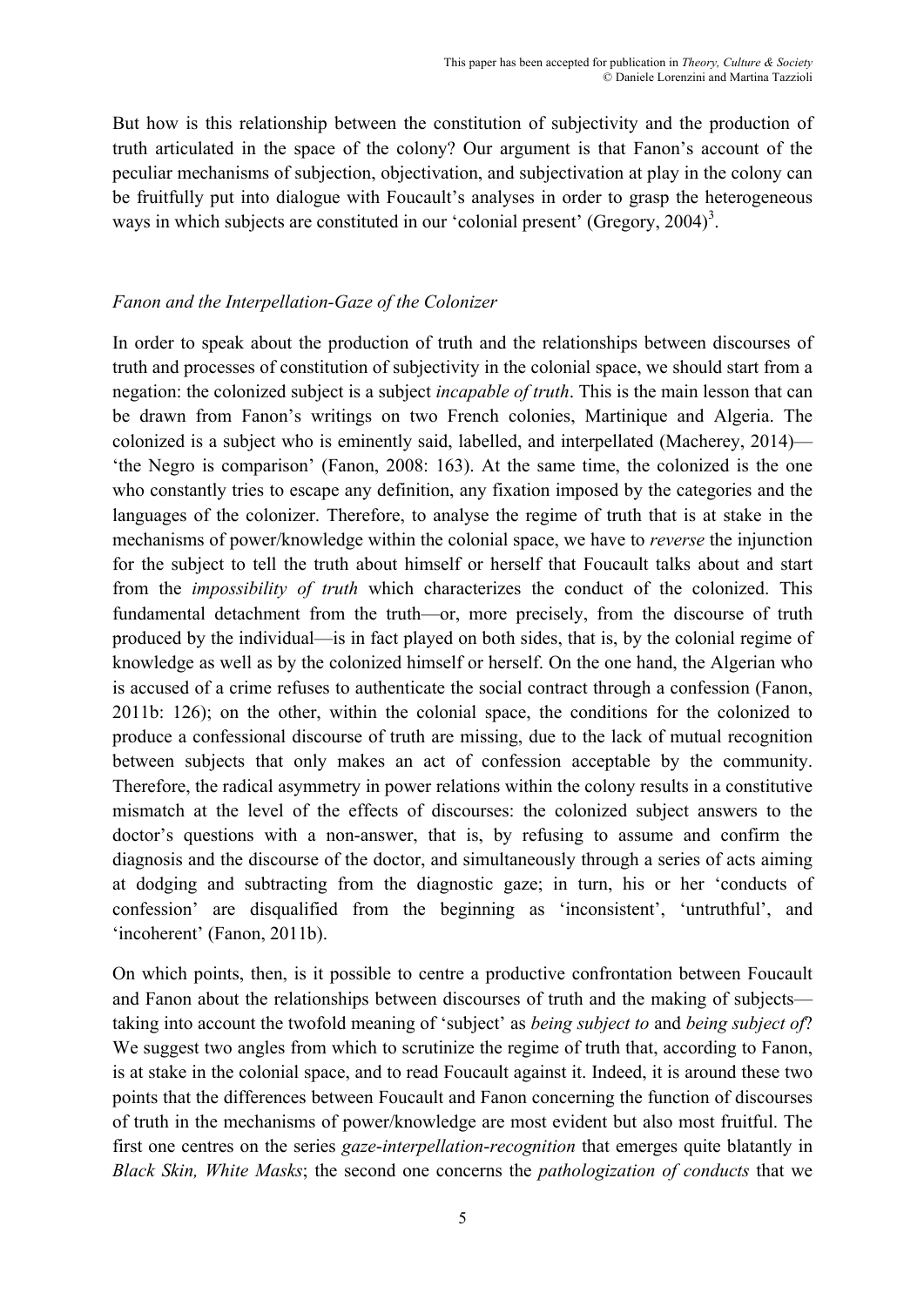will talk about referring to Fanon's writings on the treatment of mental illness in the colony such as *Conducts of Confession in North Africa* and *The 'North-African Syndrome'*.

It could be argued that the interpellation-gaze through which the subject is at the same time said *and* observed constitutes the distinctive feature of power relations in the colonial context; on the contrary, it is absent in the (Western) scenes of power described by Foucault. As Sandro Mezzadra puts it, in the colonial space 'the sovereignty of the gaze is reversed in the primacy of being gazed upon' (Mezzadra, 2013: 190). In fact, from the very beginning and in any occurrence, the colonized subject is 'fixed' and 'attached' to a certain image of himself or herself by the language and the gaze of the colonizer, who exercises a white gaze upon him or her through an act of interpellation: 'Look, a Negro!' (Fanon, 2008: 82). Thus, the condition of being verbally addressed and fixed to the Negro-essence goes together with the fact of being constantly gazed upon by the colonizer as a Negro. Or, to put it differently, the verbal interpellation relies on a *holding up-gaze*. The expression 'Look, a Negro!' encapsulates the entanglement of the act of interpellation with the exercise of a holding-up gaze that leaves no room for the subject to escape from his or her epidermal contrast with white people: 'the corporeal schema crumbled, its place taken by a racial epidermal schema. In the train it was no longer a question of being aware of my body in the third person but in a triple person' (4). The colonized subject gets stuck with his or her own physical appearance, which the colonizer highlights and reiterates through an act of 'mis-interpellation' (Hage, 2010): 'I am overdetermined from without. I am the slave not of the "idea" that others have of me but of my own appearance. […] And already I am being dissected under white eyes, the only real eyes. I am *fixed*' (Fanon, 2008: 87)<sup>4</sup>.

The colonized subject is at the same time said and gazed upon; more precisely, he or she is said and interpellated through a gaze that fixes him or her to his or her own appearance. 'I am *fixed*': the language of interpellation is built on a taxonomy of fixation. The main effect of the interpellation and the gaze, or better, of the interpellation-gaze through which the colonized is addressed and constituted as a 'black man', is to fix the subject to a place and to a certain identity: his or her geographical fixation is coupled with his or her objectivation and naturalization as a black man. Indeed, the act of interpellation expresses the colonizer's injunction, 'You'd better keep your place' (21), and is strictly connected with the main goal of the economic exploitation enacted on the colonized in order to 'restor[e] man to his proper place' (67): 'the first thing which the native learns is to stay in his place, and not to go beyond certain limits' (Fanon, 2004: 52). This fixation is internalized by the colonized subject, who objectivizes himself or herself by exercising *the same gaze of the colonizer*: 'I was responsible at the same time for my body, for my race, for my ancestors. I subjected myself to an objective examination, I discovered my blackness, my ethnic characteristics' (Fanon, 2008: 85).

However, it is precisely starting from this condition of subject eminently said and gazed upon—not in a descriptive way but through performative acts of interpellation—that the colonized strives *to twist the language* of the colonizer and *to escape his or her fixing gaze*. For Fanon, as for Foucault, the production of discourses is essential to the processes through which subjects are constituted, although what is at stake here is less the question of truth than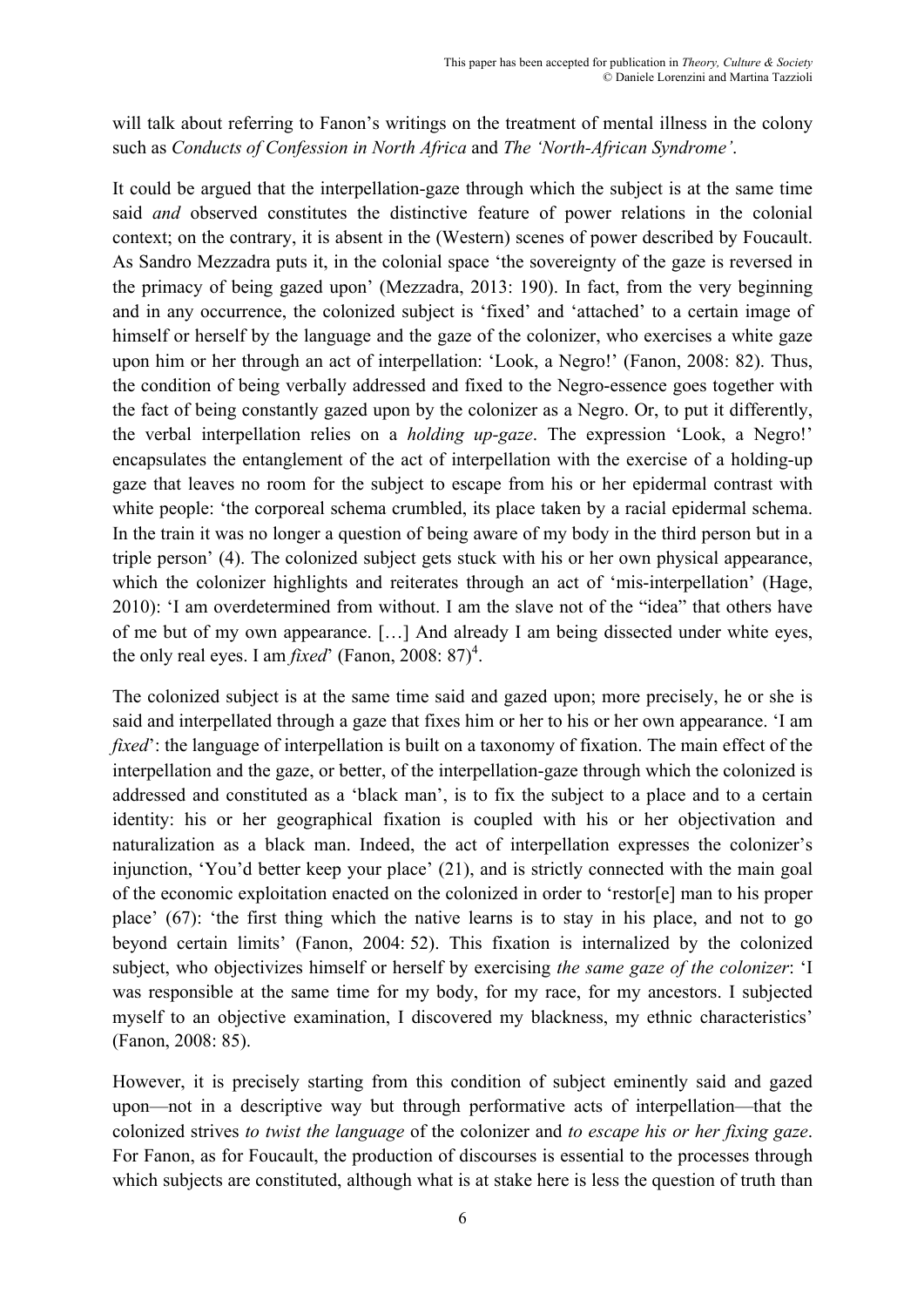that of recognition and the attempt to subvert the asymmetry of power relations that make the colonized a subject with an unattainable ontology, which is a derivative of the 'real humanity' (7). The challenge of speaking without submitting to or being trapped in the epistemology of the colonizer is crucial in order to undermine the feeling of unreality which characterizes the life of the colonized: incoherence, insincerity, and indiscipline are the main attitudes that, according to the colonial gaze, define his or her conduct (Fanon, 2011b). This means that the struggles of the colonized, as illustrated by Fanon, are not essentially struggles for visibility, i.e. for becoming visible in that same space which sustains the colonial domination. They rather aim at opening new spaces of freedom and subjectivation that disrupt the epistemic codes of the colonial regime of truth. Nevertheless, according to Fanon, the first disengagement from the objectifying interpellation-gaze of the colonizer can only be a *reactive* one, which tries to release the colonized from the essentializing discourse: 'the first impulse of the black man is to say no to those who attempt to build a definition of him. It is understandable that the first action of the black man is a reaction' (Fanon, 2008: 23). Thus, at the beginning, resistance consists in refusing to be defined and fixed by the colonizer. But later on, the reactive moment and the (partial) 'liberation' turn out to be not enough for enacting practices of freedom and producing new ways of life. As Howard Caygill puts it, 'effective resistance […] should be much more than fervent resentment' (Caygill, 2013: 163). Indeed, for Fanon as for Foucault, freedom is something that men and women need to struggle for and not a quality that can be granted by someone else or that can rely upon the colonizer's values themselves:

The Negro knows nothing of the cost of freedom, for he has not fought for it. From time to time he has fought for Liberty and Justice, but these were always white liberty and white justice; that is, values secreted by his masters. […] Man's behaviour is not only reactional. And there is always resentment in a reaction. […] To educate man to be actional, preserving in all his relations his respect for the basic values that constitute a human world, is the prime task of him who, having taken thought, prepares to act. (Fanon, 2008: 172-73)

Yet, it is important to observe that, differently from Foucault, Fanon's considerations on practices of freedom cannot be detached from the context of decolonial struggles, that is, from the engagement of a whole people (the Algerian people) in the process of national liberation (Fanon, 2007). In order to enact practices of freedom, the 'precondition of the independence' is considered by Fanon as a 'claim-limit' (Fanon, 2015a: 462) and can never be dismissed<sup>5</sup>. Indeed, in a colonized space, 'the war for national liberation turns out to be mixed up with the democratic revolution' (Fanon, 2015b: 477). Therefore, the engagement in processes of de-subjection and de-objectivation cannot be detached from the collective struggle of the colonized people in order to acquire independence from the occupant. This does not mean that, in the space of the colony, people has accepted the rule of the colonizer: if the first thing that the native learns is to stay in his or her place, in fact, it is not because he or she has endorsed the values and the discipline of the colonizer—he or she is 'overpowered but not tamed' (Fanon, 2007: 53). After all, independence itself 'does not depend on the will of the governments, […] it is not something that is given, but a living reality that one builds' (Fanon, 2015a: 465). In this regard, Foucault's definition of *freedom* as a *practice* is quite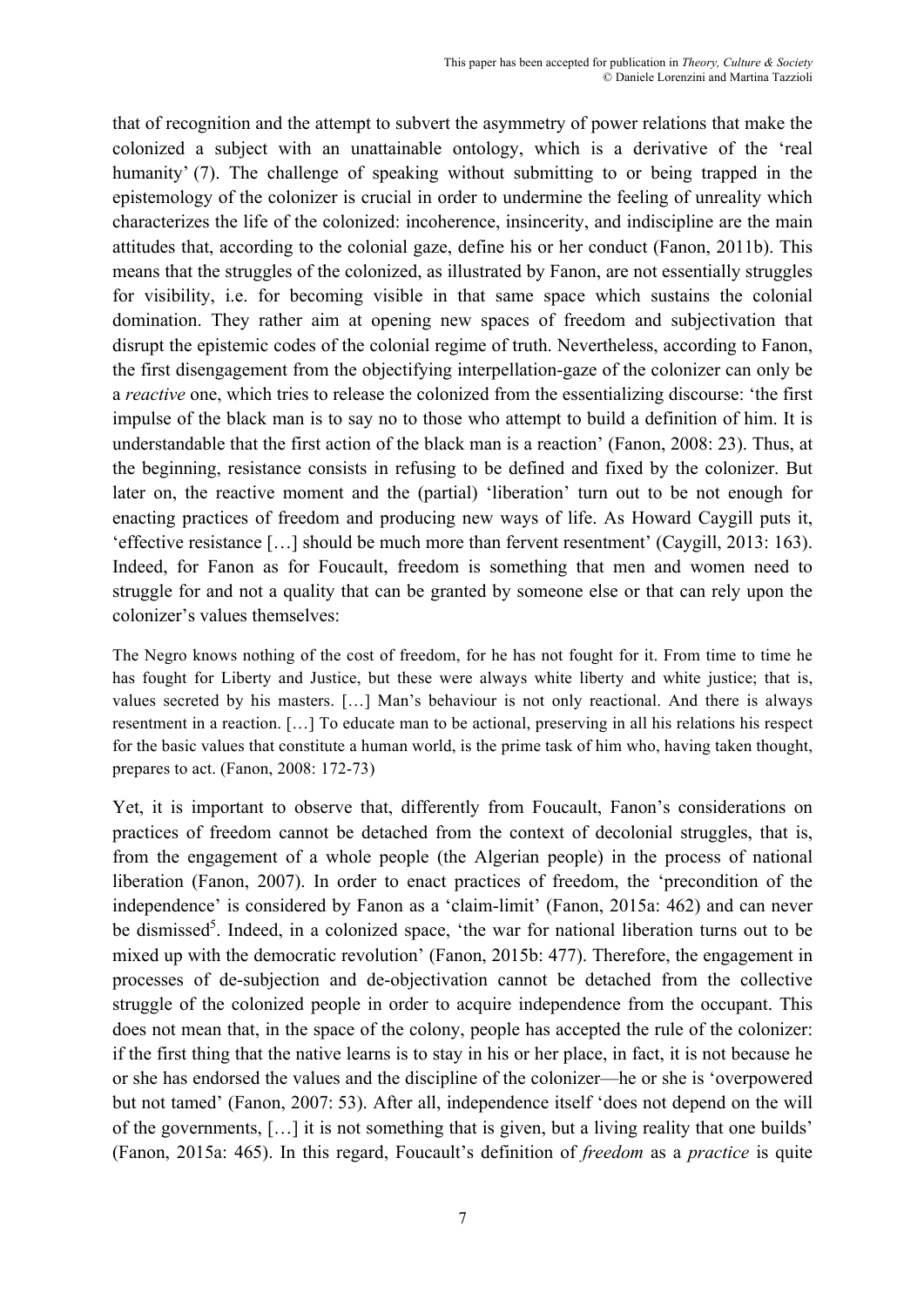helpful, we suggest, to highlight how, according to Fanon, liberation itself can never be the result of a 'concession' to the governed:

Liberty is a *practice*. […] The liberty of men is never assured by the institutions and laws that are intended to guarantee them. This is why almost all of these laws and institutions are quite capable of being turned around. Not because they are ambiguous, but simply because 'liberty' is what must be exercised. (Foucault, 1984b: 245)

As we have already explained, gaze and language are mutually dependent in the colonial space. Therefore, the colonized subject also needs to release himself or herself from the colonizer's gaze: in order to productively twist the effects of the interpellation of the colonizer, the colonized has to refuse and to escape objectivation by learning not to look at himself or herself through the white gaze. If 'to speak is to exist absolutely for the other' (Fanon, 2008: 8), the possibility for the colonized subject to drift away from the mechanisms of objectivation enacted by the colonizer depends on the simultaneous (dis)engagement against the white gaze *and* the language of the master.

# *Confession without Truth and Pathologized Conducts*

The colonized is not only the object of an interpellation-gaze which, by looking at him or her, misrecognizes him or her: he or she is not only *said* but also *asked to speak*. Fanon's writings on ethnopsychiatry draw attention to the regime of truth which is at stake in the treatment of (mental) illness within the colonial space and to the peculiar relation that the colonized establishes both with the doctor-colonizer and with the colonial truth. If, in Foucault's genealogy, the (Western) subject has to bond himself or herself to the truth he or she is required to produce about himself or herself, in the colonial context the injunction to tell the truth is disregarded from the very beginning, both by the colonizer and by the colonized.

The impossibility of a manifestation of truth in the colonized's discourse is first of all posited by the colonizer, who conceives of the conduct of the subjects in the colonial space as fundamentally mendacious and deceitful: the colonized never tells the truth. This is why, according to Fanon, in the colonial context the conditions for the practice of confession are excluded from the very outset. Indeed, at least in principle, the demonstration of the act should bring the accused to confess his or her crime, since the refusal to admit it 'could be lived as a fundamental alienation of his [or her] own being' (Fanon, 2011b: 123). Nevertheless, it is precisely this correspondence between the act and its author that *fails* in the colonial space: the 'link' between the subject and his or her own acts, and his or her consequent admission of guilt, are undermined by the substantial exteriority of the subject *vis-à-vis* the regime of truth through which the colonizer wants to codify and diagnose his or her act and undisciplined conduct. What is missing here, Fanon argues, is 'a preliminary and reciprocal recognition of the group by the individual and of the individual by the group' (124). The *deficit of reality* which characterizes the existence of the colonized seen from the eyes of the colonizer—which leads Fanon to speak of an 'impossible ontology' in the colonial space (Fanon, 2008)—constitutes individuals whose practice of confession is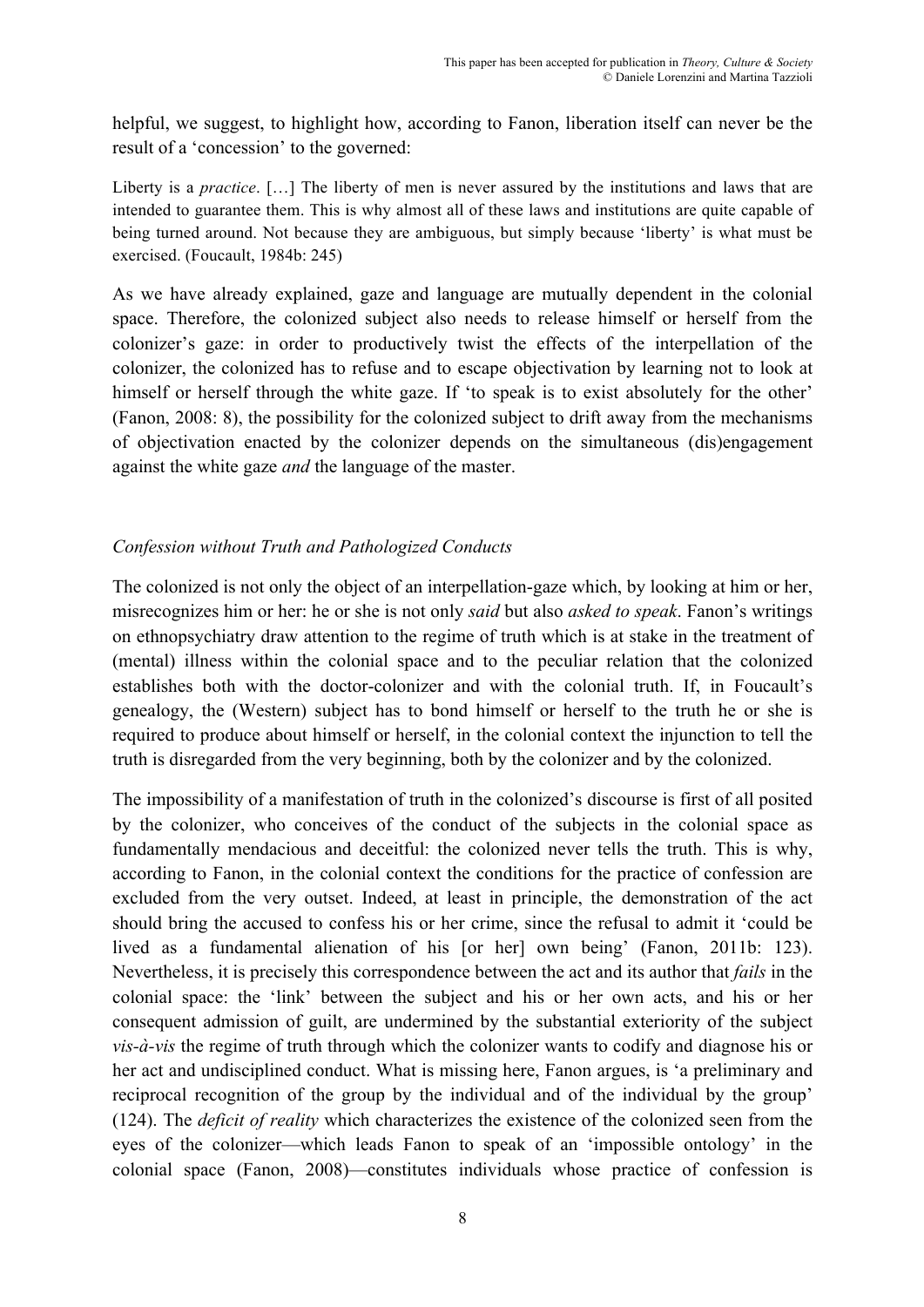meaningless since they are not conceived as fully subjects (Maldonado-Torres, 2007: 253- 57).

In contrast with the social and geographical context considered by Foucault, Fanon shows that, in the colony, the asymmetry between the doctor and the patient or between the judge and the accused does not only depend on power relations linked to the condition of being an accused or a mad person. Rather, the fact that the colonized is a subject who exists and can be defined only in contrast with the white man (Fanon, 2008) establishes an *ontological* asymmetry that is certainly a politically constructed one, but that at the same time has tangible and evident effects of racialization: the colonized is by nature a suspect subject, whose conduct is necessarily deceitful and, as a consequence, incapable of telling the truth. A generalized attitude of mistrust is thus produced on the part of the colonizer towards the illness of the colonized. In other words, the *impossibility of telling the truth* is directly translated into an *untruthful conduct*, that is, a behaviour which is constitutively deceptive: the pain of the colonized is judged inconsistent and unreal (Fanon, 2011a: 95). This entails a twofold disqualification: the colonized subject has an undisciplined and 'false' conduct and, therefore, he or she cannot produce any kind of truth regarding himself or herself, given the incoherence between his or her acts and his or her ability of dissembling and thus of detaching himself or herself from his or her own conduct. Hence, in the colonial context, the *pathologization of conducts* affects everybody: the ill colonized is incapable of truth and his or her behaviour is misleading for the doctor to the extent that it is the colonized subject *as such* who is fundamentally undisciplined and untruthful. Deceit in conduct and deceit in discourse go together.

But even if the ill colonized is not asked to elaborate a discourse of truth about himself or herself, since he or she is supposed to be incapable to produce it, he or she is nevertheless required to speak in order for his or her illness to be 'classified' and to become a *governable conduct*. In the colonial space, the confession is not only ineffective due to the constitutive asymmetries that put the colonizer and the colonized in a situation of mutual non-recognition; it is also deeply altered in its own structure, to the point of losing its function of 'digging out' the inner truth of the subject. Thus, in Fanon's analyses, there emerges a *confession without truth*, that is, a confession which 'does not postulate any hidden thought to unfold but, rather, posits an already-there reality' (Tazzioli, 2015: 26)—the reality of diagnostic categories that the subject is not required to embrace but that serve the purpose of defining him or her and pathologizing his or her conduct.

In our postcolonial present, the government of refugees and asylum seekers constitutes a case in point in order to grasp the complexity of the mutual production of subjectivity and truth. Indeed, the injunction for the subject to tell the truth is (still) combined today with a deep disregard towards the asylum seekers' speech as well as with a series of pre-existing categories and profiles which migrants must demonstrate to fit in. It goes beyond the scope of this article to provide a detailed account of the criteria deployed by state actors and UNHCR for processing asylum claims, as well as of migrants' discursive strategies for obtaining the refugee status. What is important to highlight here is the 'struggle over truth' underpinning the government of refugees, that is, the struggle engaged by migrants and state actors around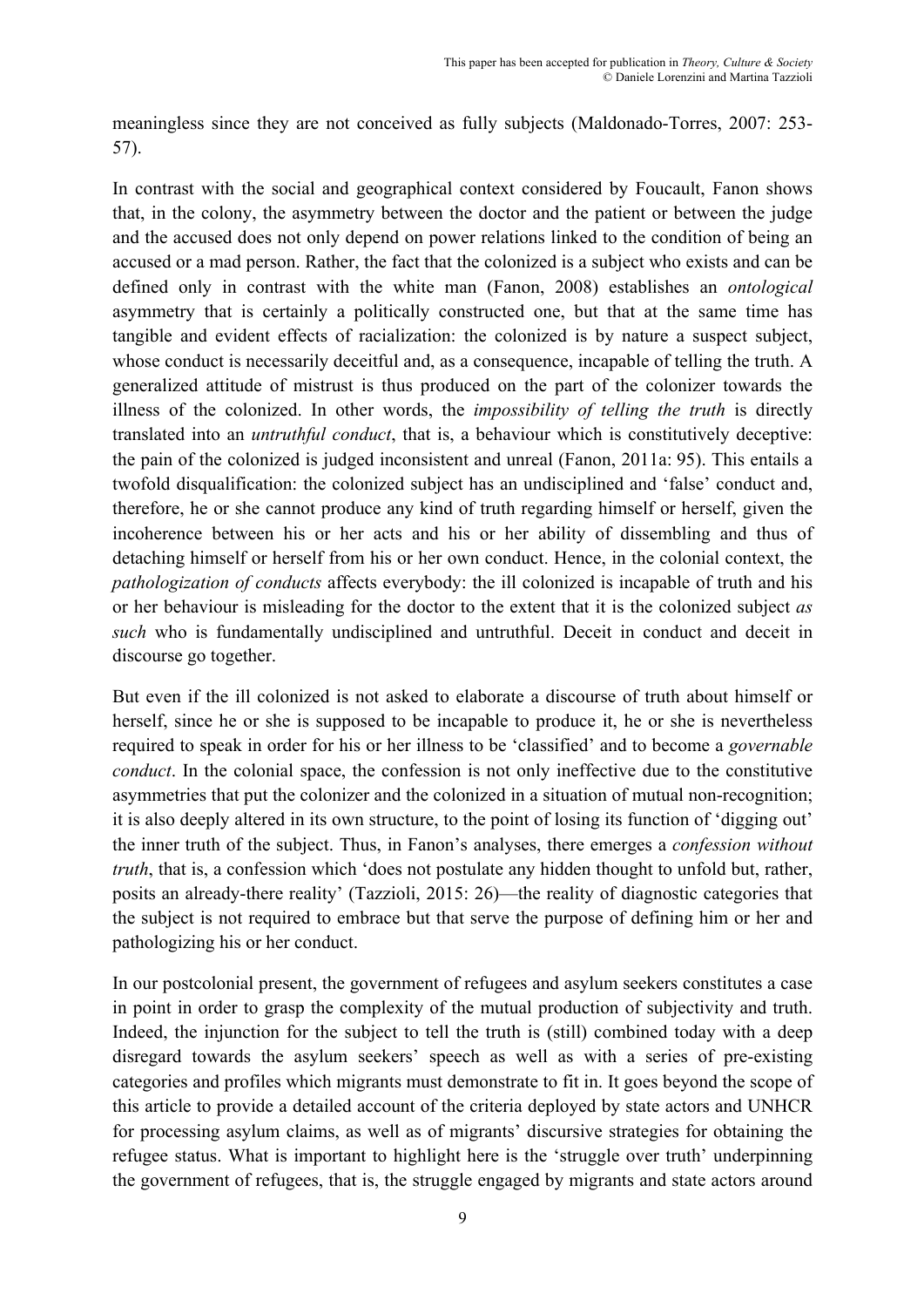the decision whether one should be judged as a 'person in real need of protection'. Such a struggle is paradoxically characterised by a radical disqualification of the migrants' speech and by a quite marginal place reserved to confession as a way to assess who deserves asylum. In fact, the injunction for the subject to tell his or her personal story in front of the territorial commission in charge of processing asylum claims, and the attention he or she has to pay in order not to produce a story with internal contradictions, are not the only or decisive elements leading to the final decision—that is, whether one will be granted the international protection or not. In the ongoing Mediterranean refugee crisis, the role played by racializing partitions (mainly based on migrants' countries of origin) is particularly glaring, together with the trend consisting in speeding up asylum procedures to the point that the migrants' speech becomes increasingly irrelevant. What occurred over the last two years in Greece and Italy is a massive preventive 'illegalization' of people in seek of asylum grounded on nationality. For instance, in Lampedusa, during several months in 2015, non-Syrian and non-Eritrean migrants had been denied of the very possibility to lay their asylum claims and had been given a decree of expulsion that automatically transformed them in irregular migrants (Garelli and Tazzioli, 2016). Similarly, in Lesbos, migrants coming from North African countries had been labelled 'economic migrants' on the spot, irrespective of their singular stories $<sup>6</sup>$ .</sup>

# *From Practices of Refusal to Political Subjectivation*

The detachment of the subject from any possible discourse and conduct of truth is not only posited by the colonizer but can also be strategically played by the colonized (Renault, 2015: 212-14). It is precisely this strategic endorsement of the impossible truth performed this time by the colonizer that, we argue, not only troubles the diagnostic task but opens in addition new spaces of subjectivation for the colonized, going beyond a mere overturning of the scene (e.g. the colonized who escapes the hold of the diagnostic knowledge). In order to show how this happens, it is necessary to briefly outline the forms of refusal that the colonized engages in. First of all, 'the accused does not even try to prove his own innocence. He declares himself innocent' (Fanon, 2011b: 125). As a consequence, the judge and the doctor have no ground for setting the verdict or the diagnosis, since there is no chain of discourses and arguments that they can oppose or prove not to be well-founded: 'there is no appropriation of the act by the accused; the act remains without its actor; […] the Muslim refuses to authenticate the social contract through the confession of his act' (126). Therefore, being labelled and interpellated as the actor of an *untruthful conduct* and, at the same time, as a subject *incapable of telling the truth* allows the colonized not to be defined and governed by the diagnostic categories of the colonizer.

The North African seems hostile and refuses to adapt to these temporal categories. […] He is his pain and he refuses to understand any language, […] a pain that more and more becomes his pain. Now he is moody in talking about it. He places it in space; […] the pain of the North African, which has no wounded explanation, is judged by us inconsistent and unreal. (Fanon, 2011a: 93-5)

Hence, the pathologization of conducts is paradoxically grounded on a denial of the illness of the colonized: the suffering expressed by the colonized in his or her discourse and through a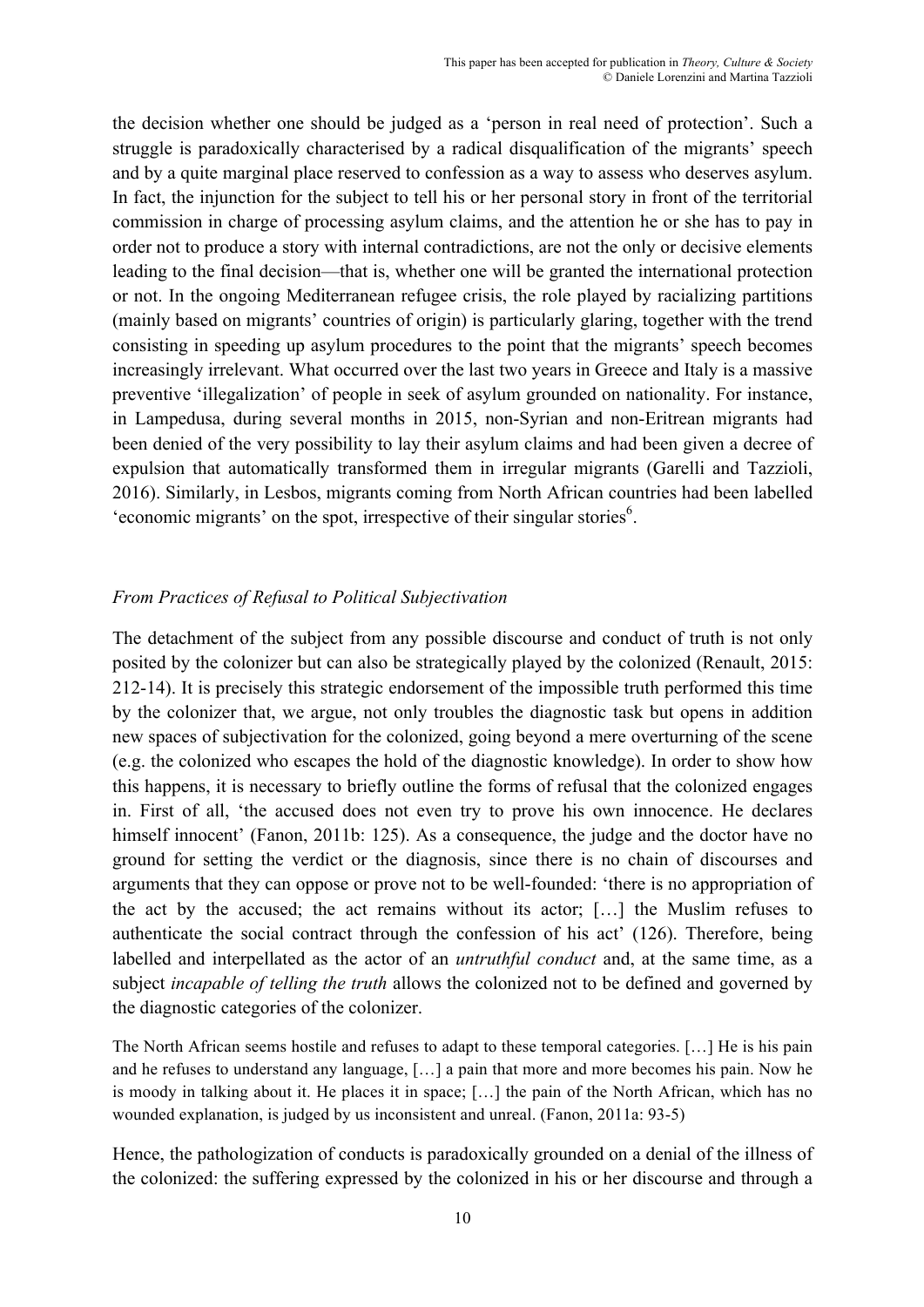series of symptoms does not find any correspondence at the organic level. The pathologization concerns his or her deceitful conduct. Therefore, the refusal to accept the truth of the colonizer ('you are a liar') is part of a struggle to exist politically and socially: the colonized subjects 'have to negotiate, around a truth which is political and moral before being juridical, the very possibility of their existence' (Beneduce, 2011: 58). Indeed, as Fanon explains in *The Wretched of the Earth*, the main stake in the colonial space is the problem of the truth: the colonized refuses to behave and to conduct himself or herself in a way that is 'readable' and intelligible to the colonizer—and in this sense his or her conduct is deliberately untruthful. But what does 'truth' mean in this context? It seems that, for Fanon, 'truth' indicates here the correspondence and the transparency between, on the one hand, the conduct of the subject in the public space and when he or she is under the gaze of the colonizer, and on the other his or her position in regard to the colonial situation, his or her way of being 'overpowered but not tamed, […] treated as an inferior but […] not convinced of his inferiority' (Fanon, 2004: 53). It is precisely this correspondence that the colonized refuses by dissimulating his or her conduct. This leads Fanon to argue that 'in this colonial context there is no truthful behaviour [*conduite*]'; hence, we see that it is at the level of conduct—how to conduct oneself under the eyes of the colonizer—that the colonized resists and at the same time (partially) undermines the possibility for the colonizer to define and 'diagnose' his or her behaviour. In opposition to the settler, who posits and imposes objectivity (the objectivity of colonial domination) as the indisputable truth of the colonial context, the native is aware that 'objectivity is always directed against him' (77) and thus plays the game of truthfulness and untruthfulness at the level of his or her own conduct, troubling the normative frame that structures the field of action of the subjects (Macherey, 2014).

This is why the colonized's refusal to be cured and labelled corresponds to a more fundamental refusal opposed to his or her subjection to the colonial power: 'the refusal of the accused Muslim […] means that his subjection […] cannot be confused at all with the acceptance of such a power' (Fanon, 2011b: 126). However, Fanon cautions against the risk of building the process of decolonization entirely on a reactive politics of *retentissement* (Fanon, 2008). The colonized does not desire to be like the settler: he or she rather wants to replace him or her<sup>7</sup>. Therefore, if, on the one hand, the acts of de-objectivation and desubjection—refusing to endorse the recognition to those categories imposed by the interpellation-gaze of the colonizer, refusing to tell him or her the truth about oneself and playing instead the game of untruthful conduct—are crucial gestures in the colonial context and constitute the first and unavoidable step of an effective process of decolonization, on the other hand the most difficult challenge, according to Fanon, consists in avoiding the replication of such gestures when crafting a decolonized knowledge and producing a new society, 'a new man' (Fanon, 2004). For this reason, as Judith Butler aptly points out, violence should be 'a means in service of invention' (Butler, 2014: 19).

The chronological sequence of these forms of disengagement *vis-à-vis* the colonial regime from practices of refusal to political subjectivation—is repeatedly stressed by Fanon as a pattern that colonized subjects should engage in insofar as their goal should not simply be to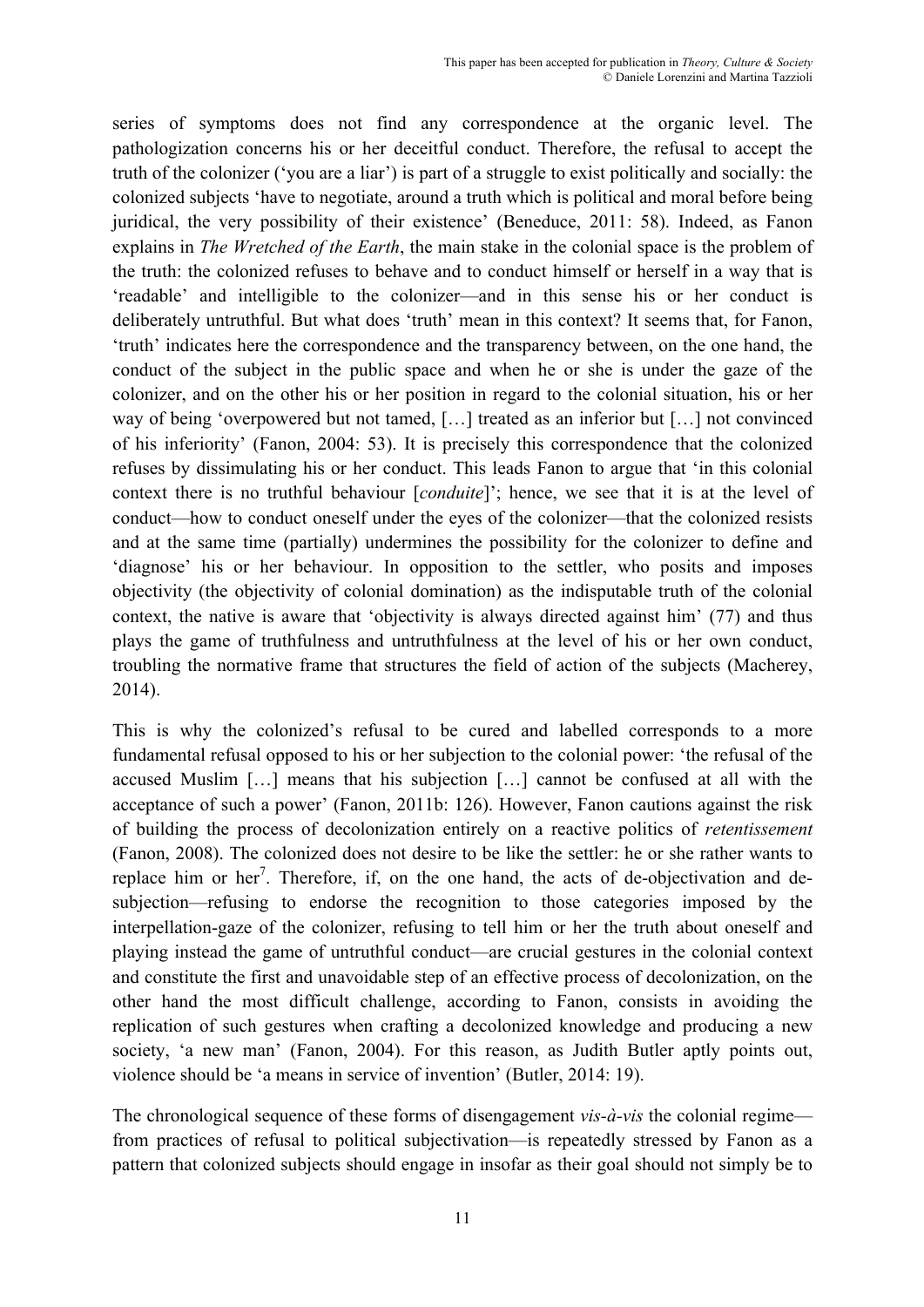chase out the colonizers but to build a new society which is not dependent on the European model. Indeed, Fanon's critique of the theory of the Negritude<sup>8</sup> stems out from his critical consideration of a decolonial struggle that centres exclusively—and in particular after the first stage of fighting the domination of the colonizers and their physical presence on the territory—on an oppositional politics, that is, on the 'liberation' of the black man. At the beginning, the native engages in a head-on opposition against the colonizer producing a sort of symmetrical *counter-violence*: 'the violence of the colonial regime and the counterviolence of the native balance each other and respond to each other in an extraordinary reciprocal homogeneity' (Fanon, 2004: 88). Nevertheless, as highlighted above, this symmetry at the level of the forms of action conceals a salient displacement that the native immediately introduces: he or she does not want to be like the settler, he or she never identifies with him or her, but rather wants to replace him or her—and never recognizes the supposed truth of the colonial system, never endorses it.

Thus, according to Fanon (as well as to Foucault), freedom is never *achieved* because it cannot be but constantly *practiced* and *enacted*. And for Fanon, as for Foucault<sup>9</sup>, the point is that liberation—which, in the colonial context, is synonymous of decolonization—remains partial and can be easily reabsorbed into the colonial system of power/knowledge if it is not enacted through the *invention* of social values that are not the same of the colonizer's and if it does not deal with the *experimentation* of new forms of subjectivation. Such a (relatively) autonomous production of subjectivities, the less subordinated as possible to the models naturalized during the time of colonization, goes together with the need of reaching a real economic independence at the level of the means of production. But, in the struggle, the colonized realizes that Western values are in fact useless as they are abstract categories which cannot be positively mobilized in processes of real transformation (Fanon,  $2004$ )<sup>10</sup>.

A slightly different way of reframing these observations consists in focusing on the temporal dimension of subjectivation that Fanon stresses. The emergence of a new man is the outcome of the engagement of the subject in the struggle: 'The native discovers reality and transforms it into the pattern of his customs, into the practice of violence, and into his plan for freedom' (56). There is no pre-established model of subjectivation, since subjectivation here is rather the result of the processes through which the colonized frees himself or herself. To put it in Foucaultian terms, subjectivation—a term which, however, Fanon never uses—is the outcome of a work that the colonized does starting from *within* the specificity of the conditions of colonization that shaped him or her as a colonized subject; and it is precisely through this engagement that he or she opens up and 'invents' new modes of life (315). In fact, *transformation*—in the form of a political experimentation that starts from the historical and political conditions in which subjects are situated—is the term that better encapsulates the action of the colonized, not only at the level of individual subjectivation, but also in terms of collective constitution of a political identity as a people. In other words, according to Fanon, the processes of de-subjection and de-objectivation of the colonized involve from the beginning a movement of radical transformation of oneself—since colonialism, even before being a territorial domination, entails that it is 'the settler who has brought the native into existence and who perpetuates his existence' (36). Such a transformation concerns both the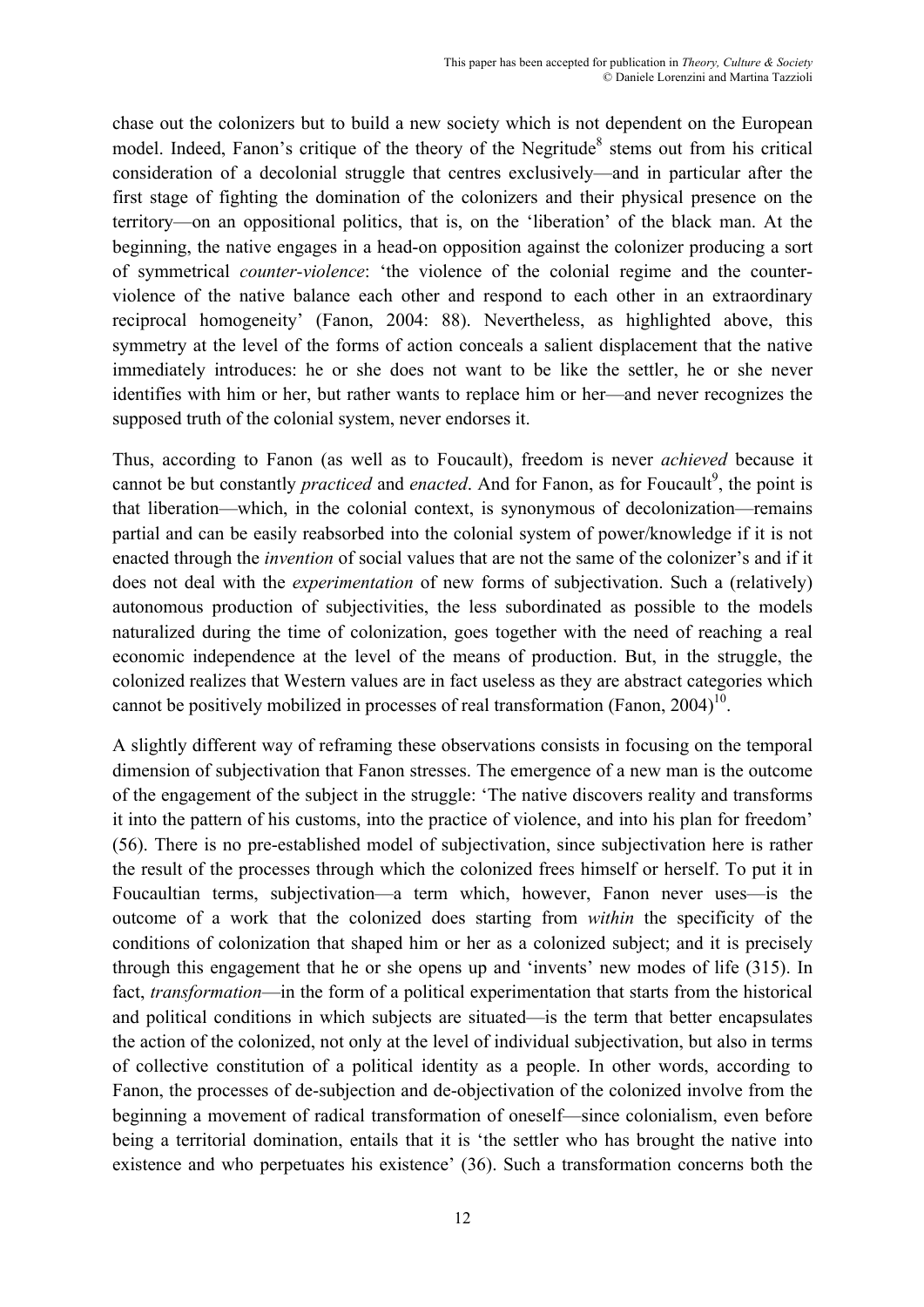individual and the emergence of a national consciousness: the two revolutions, in Fanon's view, cannot be detached.

This is why liberation from colonial domination does not mean liberation of the black man: indeed, the latter exists in the colonial space only in opposition to the settler, i.e. the white man. Rather, an effective decolonization could only be obtained to the extent that the native succeed in disengaging from the identity model through which colonial domination has labelled and governed them. Certainly, the humanism that sustains Fanon's analyses radically diverges from Foucault's refusal to think of subjectivation in terms of a 'new man' (Alessandrini, 2009). However, it is important to stress that for Fanon, as for Foucault, it is by no means a question of actualizing and liberating something like the *nature* or the *essence* of man: on the contrary, the 'new man' that Fanon talks about stems from a specific historical configuration of power relations in which subjects engage refusing to be how the colonial power has defined, shaped, and governed them. To disengage oneself, together with others, with respect to the way in which, under colonial domination, people is said to be, is the first move for starting not to be, do, or think anymore what one is, do, or think.

#### *Conclusion*

In this article we have shown that the relationships between the constitution of subjects and the production of truth are differently articulated by Foucault and Fanon in their analyses, respectively, of the Western societies and the space of the colony. However, we have also highlighted that, on the one hand, it is possible and useful to apply some Foucaultian concepts to Fanon's observations and, on the other, that a common ground between these two authors exists: we suggested locating it in their willingness to take into account the crucial political value of the processes of subjectivation, considered as 'practices of freedom'. The 'temporality' of resistance to power's mechanisms of subjection and objectivation is indeed the same in Foucault and Fanon, who both consider that the acts of de-subjection and deobjectivation only constitute a first (although necessary) step of an effective practice of resistance, which should always be implemented with a second step consisting in the positive creation of *new* forms of subjectivity—that is, with a process of 'subjectivation'. Therefore, according to Fanon as well as to Foucault, resistance does not consist in the liberation of the pre-existing true 'nature' or 'essence' of man, and freedom is something that should be constantly practiced and enacted, since every form of 'liberation' risks remaining partial and being reabsorbed in the meshes of power if it is not supplemented through the invention of new relationships of oneself to oneself and to the others.

Nevertheless, we have highlighted that Foucault and Fanon's political starting points are different: if Foucault refers to the case of colonization as a mere example of a more general discourse, for Fanon the space of the colony constitutes the very framework in which he analyses the processes of constitution of subjects and, as a consequence, decolonization is for him a crucial political problem, and the first necessary step of every possible (future) practice of subjectivation. We have also pointed out that the injunction for the subject to speak about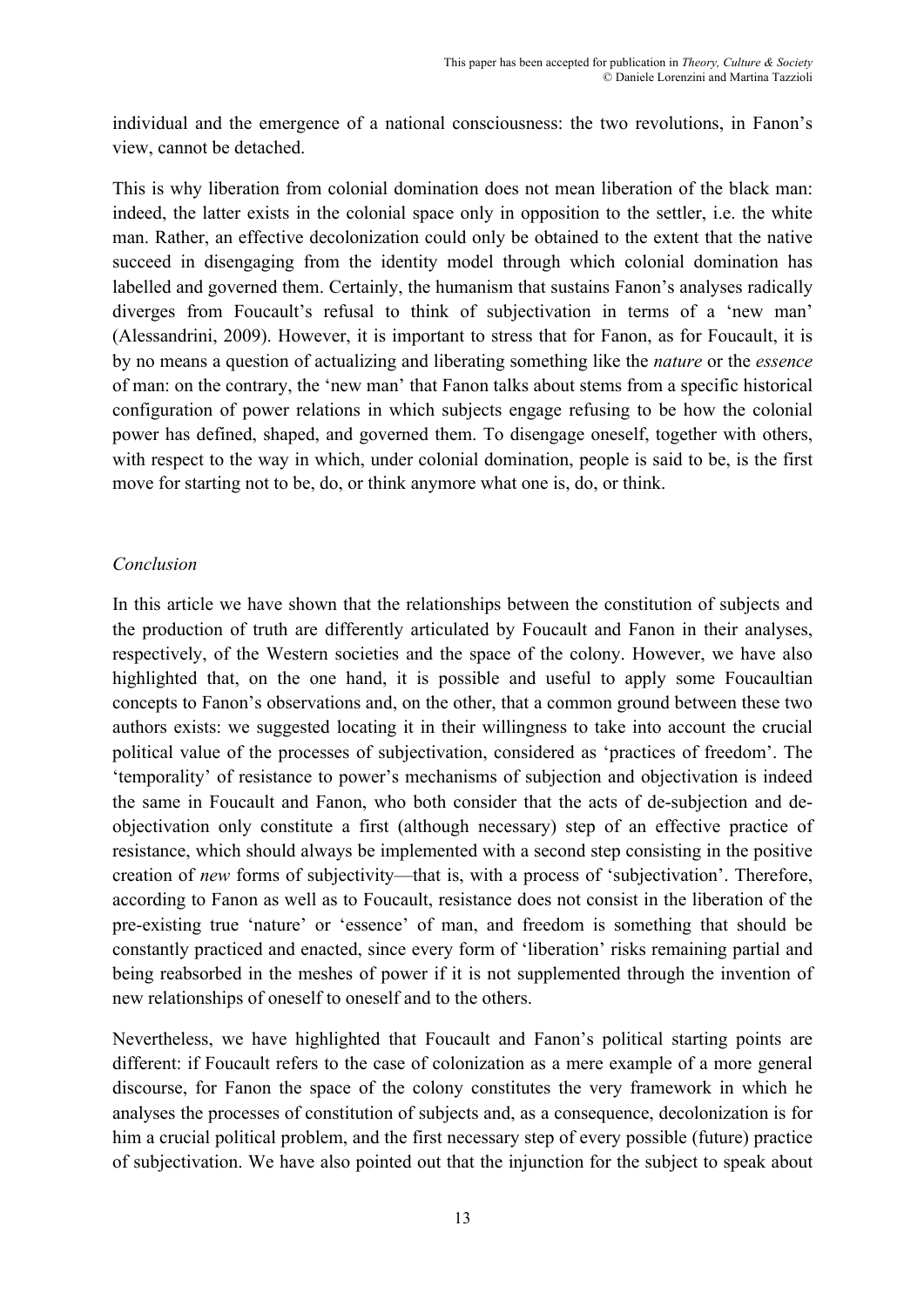himself or herself is differently articulated in the space of the colony described by Fanon and in the modern Western societies addressed by Foucault. The subject that Fanon talks about is a subject incapable of truth and always—at least potentially—deceptive, much as asylum seekers, who are invariably suspected to be liars, are considered today (Beneduce, 2008; Fassin, 2013). On the contrary, in Foucault's analyses, the relationships between the constitution of subjectivity and the production of true discourses are usually characterized by the assumption that the subject can and will (normally) produce and tell the truth about himself or herself. Yet, as both Foucault and Fanon show, the injunction for the subject to tell the truth about himself or herself is an open *battlefield*, in which practices of disavowal as well as refusals to accept the truth of the coloniser and to bind to the truth produced by the legal-medical discourse, or by the subject about himself or herself, force the diagnostic power to reassess its strategies of capture.

#### **References**

- Alessandrini, A.C. (2009) 'The Humanism Effect: Fanon, Foucault, and Ethics without Subjects', *Foucault Studies* 7: 64-80.
- Beneduce, R. (2008) 'Undocumented Bodies, Burned Identities: Refugees, Sans Papiers, Harraga – When Things Fall Apart', *Social Sciences and Information* 47: 505-27.
- Beneduce, R. (2011) 'La tormenta onirica: Fanon e le radici di un'etnopsichiatria critica', pp. 7-70 in F. Fanon, *Decolonizzare la follia. Scritti sulla psichiatria coloniale*. Verona: Ombre Corte.
- Butler, J. (2014) 'Violence, non-violence: Sartre, à propos de Fanon', *Actuel Marx* 55: 12-35.
- Caygill, H. (2013) *On Resistance: A Philosophy of Defiance*. New York: Bloomsbury.
- Davidson, A.I. (2006) 'Dall'assoggettamento alla soggettivazione: Michel Foucault e la storia della sessualità', *aut aut* 331: 3-10.
- Davidson, A.I. (2011) 'In Praise of Counter-Conduct', *History of the Human Sciences* 24(4): 25-41.
- Fanon, F. (2004) *The Wretched of the Earth*. New York: Grove Press.
- Fanon, F. (2008) *Black Skin, White Masks*. New York: Grove Press.
- Fanon, F. (2011a) 'La sindrome nordafricana', pp. 92-103 in F. Fanon, *Decolonizzare la follia. Scritti sulla psichiatria coloniale*. Verona: Ombre Corte.
- Fanon, F. (2011b) 'Condotte di confessione in Nord-Africa', pp. 123-26 in F. Fanon, *Decolonizzare la follia. Scritti sulla psichiatria coloniale*. Verona: Ombre Corte.
- Fanon, F. (2015a) 'L'indépendance nationale, seule issue possible', pp. 461-66 in F. Fanon, *Écrits sur l'aliénation et la liberté*. Paris: La Découverte.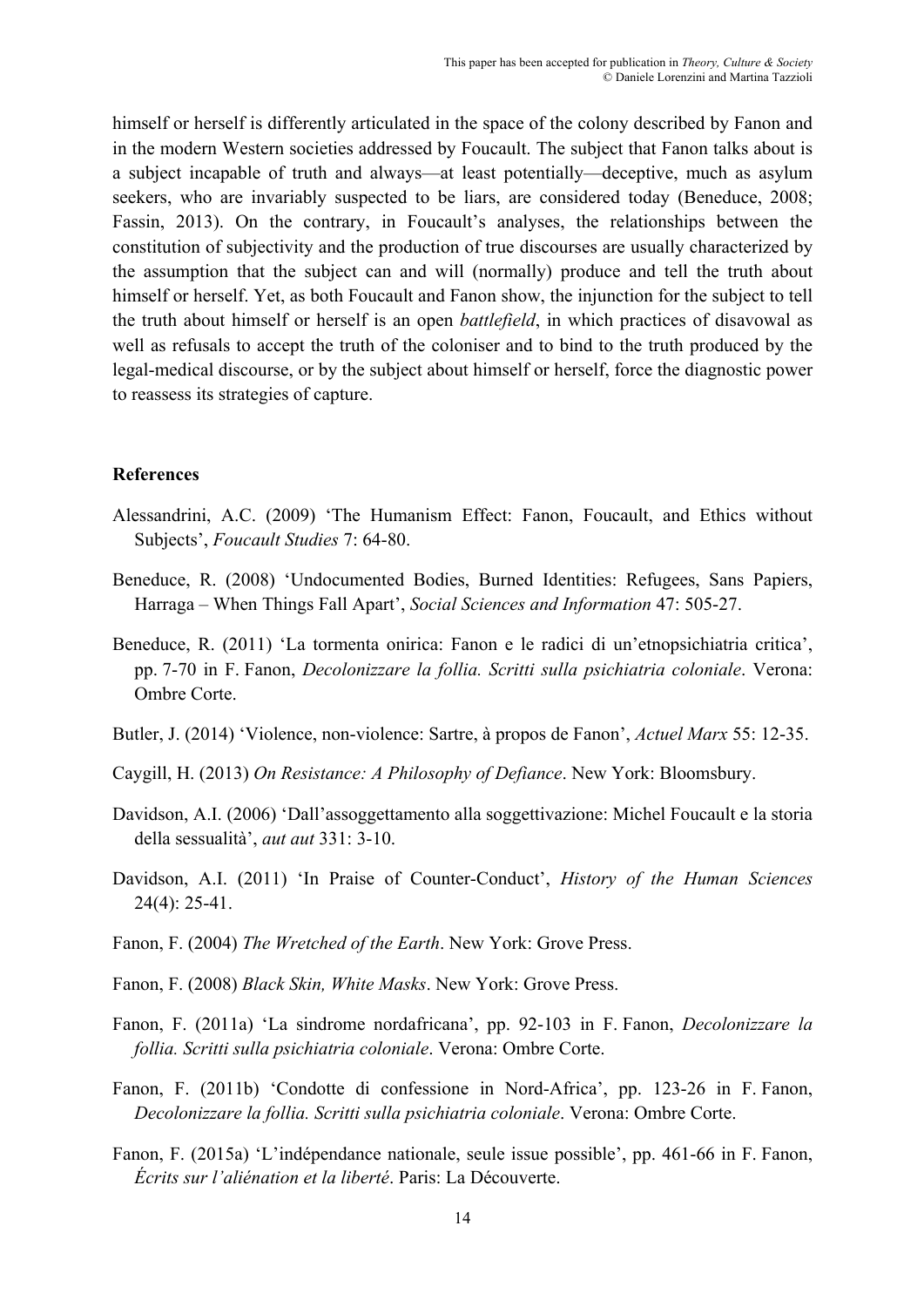- Fanon, F. (2015b) 'Une révolution démocratique', pp. 476-80 in F. Fanon, *Écrits sur l'aliénation et la liberté*. Paris: La Découverte.
- Fassin, D. (2013) 'The Precarious Truth of Asylum', *Public Culture* 25(1): 39-63.
- Foucault, M. (1977) *Discipline and Punish: The Birth of the Prison*. New York: Vintage Books.
- Foucault, M. (1978) *The History of Sexuality, Volume 1: An Introduction*. New York: Pantheon Books.
- Foucault, M. (1984a) 'What Is Enlightenment?', pp. 32-50 in P. Rabinow (ed.) *The Foucault Reader*. New York: Pantheon Books.
- Foucault, M. (1984b) 'Space, Knowledge, and Power', pp. 239-56 in P. Rabinow (ed.) *The Foucault Reader*. New York: Pantheon Books.
- Foucault, M. (1997) 'The Ethics of the Concern of the Self as a Practice of Freedom', pp. 281-301 in M. Foucault, *Ethics: Subjectivity and Truth*. New York: The New Press.
- Foucault, M. (2003) *Abnormal: Lectures at the Collège de France, 1974-1975*. London and New York: Verso.
- Foucault, M. (2009) *Security, Territory, Population: Lectures at the Collège de France, 1977-1978*. Basingstoke: Palgrave Macmillan.
- Foucault, M. (2011) *The Courage of Truth: Lectures at the Collège de France, 1983-1984*. Basingstoke: Palgrave Macmillan.
- Foucault, M. (2014a) *Wrong-Doing, Truth-Telling: The Function of Avowal in Justice*. Chicago: The University of Chicago Press.
- Foucault, M. (2014b) *On the Government of the Living: Lectures at the Collège de France, 1979-1980*. Basingstoke: Palgrave Macmillan.
- Foucault, M. (2015) *About the Beginning of the Hermeneutics of the Self: Lectures at Dartmouth College, 1980*. Chicago: The University of Chicago Press.
- Garelli, G. and M. Tazzioli (2016) 'The EU Hotspot Approach at Lampedusa', *Open Democracy*, URL (accessed 26-08-2016): https://www.opendemocracy.net/can-europemake-it/glenda-garelli-martina-tazzioli/eu-hotspot-approach-at-lampedusa
- Gregory, D. (2004) *The Colonial Present*. Malden: Blackwell.
- Hage, G. (2010) 'The Affective Politics of Racial Mis-Interpellation', *Theory, Culture & Society* 27: 112-29.
- Lorenzini, D. (2012) 'Foucault, il cristianesimo e la genealogia dei regimi di verità', *Iride: Filosofia e discussione pubblica* 66: 391-401.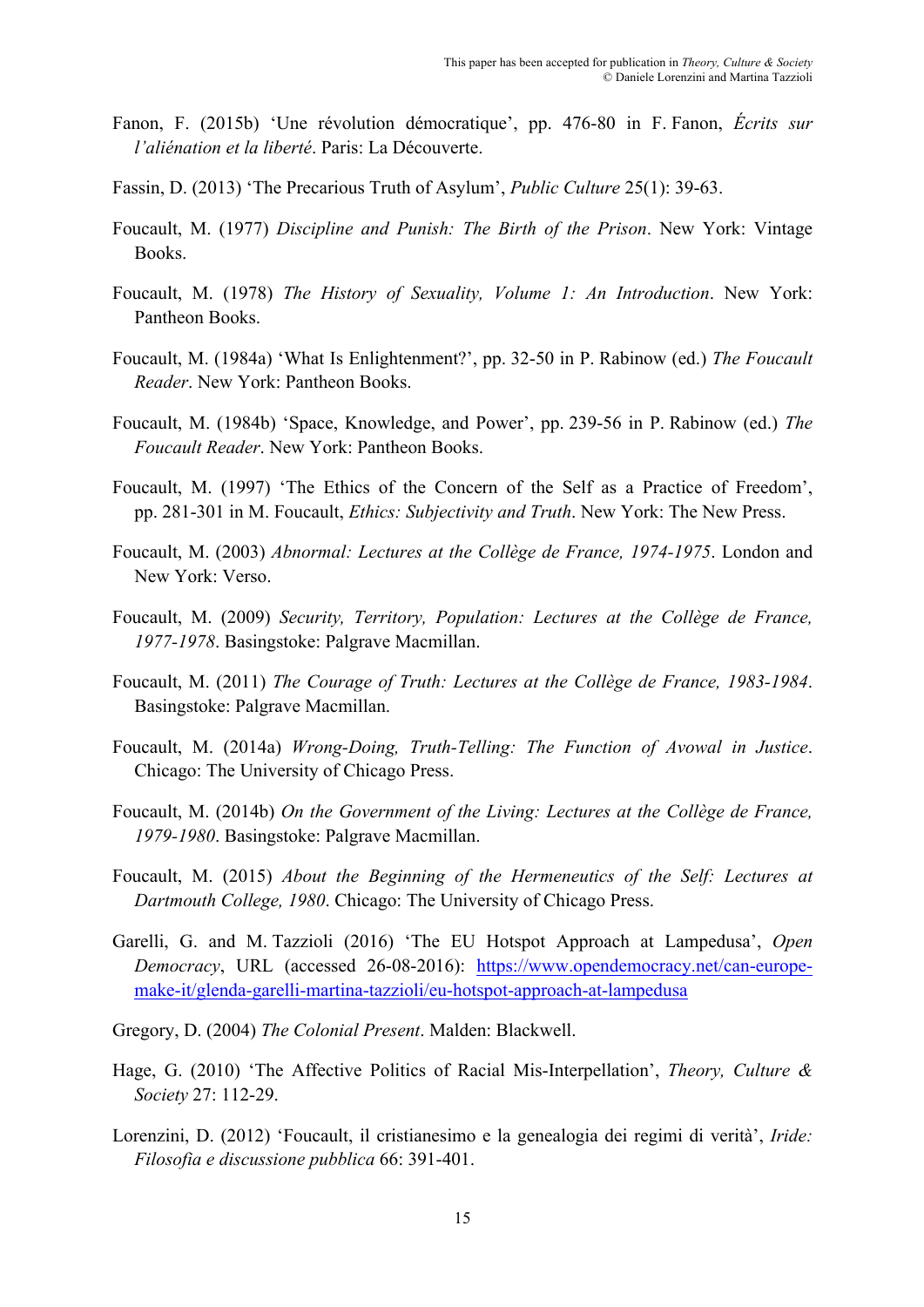- Lorenzini, D. (2013) 'What is a "Regime of Truth"?', *Foucault Blog*, URL (accessed 26-12- 2015): http://www.fsw.uzh.ch/foucaultblog/featured/28/what-is-a-regime-of-truth
- Macherey, P. (2014) *Le sujet des normes*. Paris: Éditions Amsterdam.
- Maldonado-Torres, N. (2007) 'On the Coloniality of Being: Contributions to the Development of a Concept', *Cultural Studies* 21(2-3): 240-70.
- Mellino, M. (ed.) (2013) *Fanon postcoloniale: I dannati della terra oggi*. Verona: Ombre Corte.
- Mezzadra, S. (2013) 'Questione di sguardi: Du Bois e Fanon', pp. 189-205 in M. Mellino (ed.) *Fanon postcoloniale: I dannati della terra oggi*. Verona: Ombre Corte.
- Renault, M. (2015) 'A Decolonizing Alethurgy: Fanon after Foucault', pp. 210-22 in S. Fuggle, Y. Lanci, and M. Tazzioli (eds) *Foucault and the History of Our Present*. Basingstoke: Palgrave Macmillan.
- Squire, V. (ed.) (2011) *The Contested Politics of Mobility: Borderzones and Irregularity*. New York: Routledge.
- Taylor, C. (2009) *The Culture of Confession from Augustine to Foucault: A Genealogy of the 'Confessing Animal'*. New York: Routledge.
- Taylor, C. (2010) 'Fanon, Foucault, and the Politics of Psychiatry', pp. 55-74 in E.A. Hoppe and T. Nicholls (eds) *Fanon and the Decolonization of Philosophy*. Lanham, MD: Lexington Books.
- Tazzioli, M. (2015) *Spaces of Governmentality: Autonomous Migration and the Arab Uprisings*. London: Rowman and Littlefield.

Weizman, E. (ed.) (2014) *Forensis. The Architecture of Public Truth*. Berlin: Sternberg Press.

<sup>&</sup>lt;sup>1</sup> It cannot pass unnoticed, in fact, that Foucault and Fanon were contemporary and that both of them went to Tunisia within a few years of one another (Fanon in 1957-1961, Foucault in 1966-1968); however, they never interacted despite their common experience of working in psychiatric hospitals. Foucault never commented on Fanon's ethno-psychiatric approach, and Fanon's philosophical exchange with the French milieu was mainly with Jean-Paul Sartre and Maurice Merleau-Ponty. Nevertheless, even if Foucault—differently from Fanon—never dealt with the legacies of French colonialism in North Africa, we suggest that both of them were personally engaged in the struggles they wrote about (the field of the prison for Foucault, the Algerian national liberation project for Fanon), just as their reflections on psychiatry were the direct outcome of their personal involvement in psychiatric institutions (Taylor, 2010).